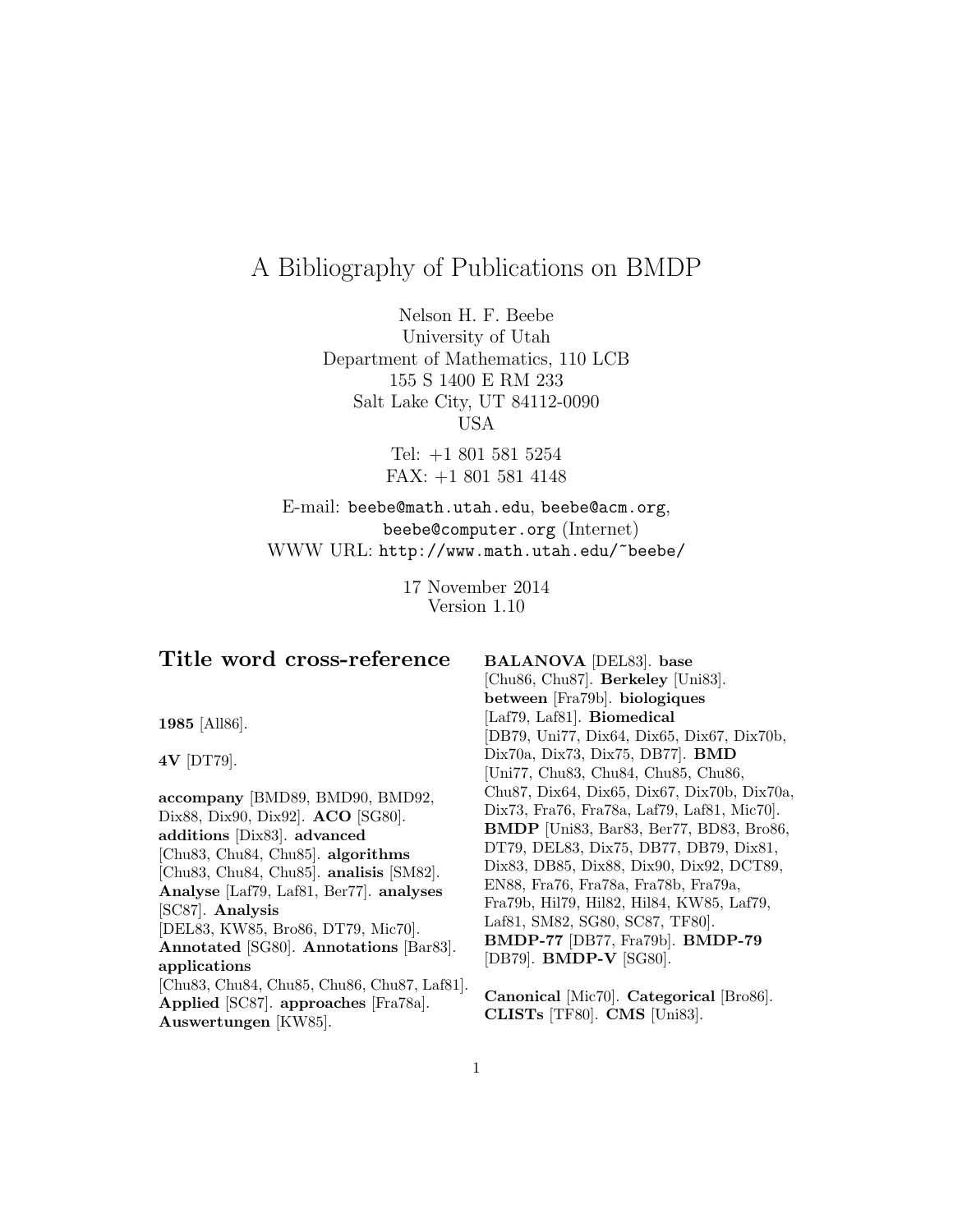**Comparaison** [Ber77]. **Comparative** [DEL83]. **comparison** [EN88]. **components** [SG80]. **Computer** [All86, Bar83, Fra76, Uni77, Dix64, Dix65, Dix67, Dix70b, Dix70a, Dix73, Dix75, DB77, DB79, Hil82, Hil84, SG80, All86]. **condensed** [Hil82, Hil84]. **contingency** [Mic70]. **correlation** [Mic70].

**data** [Bro86, Chu86, Chu87, Fra78a, Fra78b, KW85]. **Database** [Chu83, Chu84, Chu85]. **Datenanalysessyteme** [KW85]. **datos** [SM82]. **del** [SM82]. **Design** [Bar83]. **developments** [Fra79b]. **digest** [BMD89, BMD90, BMD92, Hil82, Hil84]. **Distributed** [Chu86, Chu87]. **d'ordinateur** [Laf79].

**Einführung** [KW85]. **elementary** [DCT89]. **estadisticos** [SM82]. **Examples** [DEL83].

**features** [Fra79b]. **February** [Chu83, Chu84]. **file** [Fra78b]. **final** [Chu83, Chu84]. **Fortran** [Fra79a]. **future** [Bro86].

**general** [DT79]. **GENSTAT** [Ber77]. **geograficos** [SM82]. **get** [Uni83]. **guide** [Fra79a, Hil82, Hil84].

**handbook** [SC87]. **Hotel** [All86].

**IBM** [TF80]. **II** [Fra79b]. **Input** [Bar83]. **interactively** [TF80]. **interest** [Fra79b]. **Interface** [All86, Fra79b]. **Introduccion** [SM82]. **Introduction** [KW85].

**January** [Chu83, Chu84].

**Kentucky** [All86].

**Lexington** [All86]. **logiciels** [Ber77, Laf81].

#### **management**

[Chu83, Chu84, Chu85, Chu86, Chu87]. **manual** [Dix88, Dix90, Dix92]. **March** [All86]. **matricielle** [Laf79]. **matrix** [Fra78b]. **MINITAB** [DCT89]. **Modern** [DCT89]. **multivariate** [DT79]. **multivari´ee** [Laf79, Laf81]. **MVS** [TF80]. **MVS/TSO** [TF80].

**Novel** [Mic70].

**Output** [Bar83, SG80]. **overview** [Fra79a].

**P** [DB77, DB79]. **P-series** [DB77, DB79]. **Packages** [Bar83]. **paquete** [SM82]. **Part** [Fra79b]. **PC** [EN88]. **period** [Chu83, Chu84]. **Plaza** [All86]. **pour** [Ber77, Laf81]. **present** [Bro86]. **présentation** [Laf79]. **printing** [Dix83]. **probability** [DCT89]. **Proceedings** [All86]. **program** [Fra78b]. **programas** [SM82]. **programmer** [Fra79a]. **programmes** [Laf79]. **programming** [DCT89]. **Programs** [Fra76, Uni77, BMD89, BMD90, BMD92, Dix64, Dix65, Dix67, Dix70b, Dix70a, Dix73, Dix75, DB77, DB79, Hil82, Hil84, Mic70].

**quick** [BMD89, BMD90, BMD92].

**Radisson** [All86]. **real** [Chu86, Chu87]. **real-time** [Chu86, Chu87]. **reference** [BMD89, BMD90, BMD92]. **release** [BMD89, BMD90, BMD92, Dix88, Dix90, Dix92]. **report** [Chu83, Chu84]. **Research** [Bar83]. **running** [TF80].

**Sample** [Fra78b]. **sampler** [Hil79]. **SAS** [Bar83, DCT89, EN88, Fra79b, KW85, Laf81]. **science** [All86]. **Sciences** [All86, Laf79, Laf81]. **Series** [Fra76, Dix70a, DB77, DB79]. **Seventeenth** [All86]. **sigma** [SG80]. **sociales** [Laf79, Laf81]. **software** [BD83, Dix81, Dix83, DB85, Dix88, Dix90, Dix92]. **some**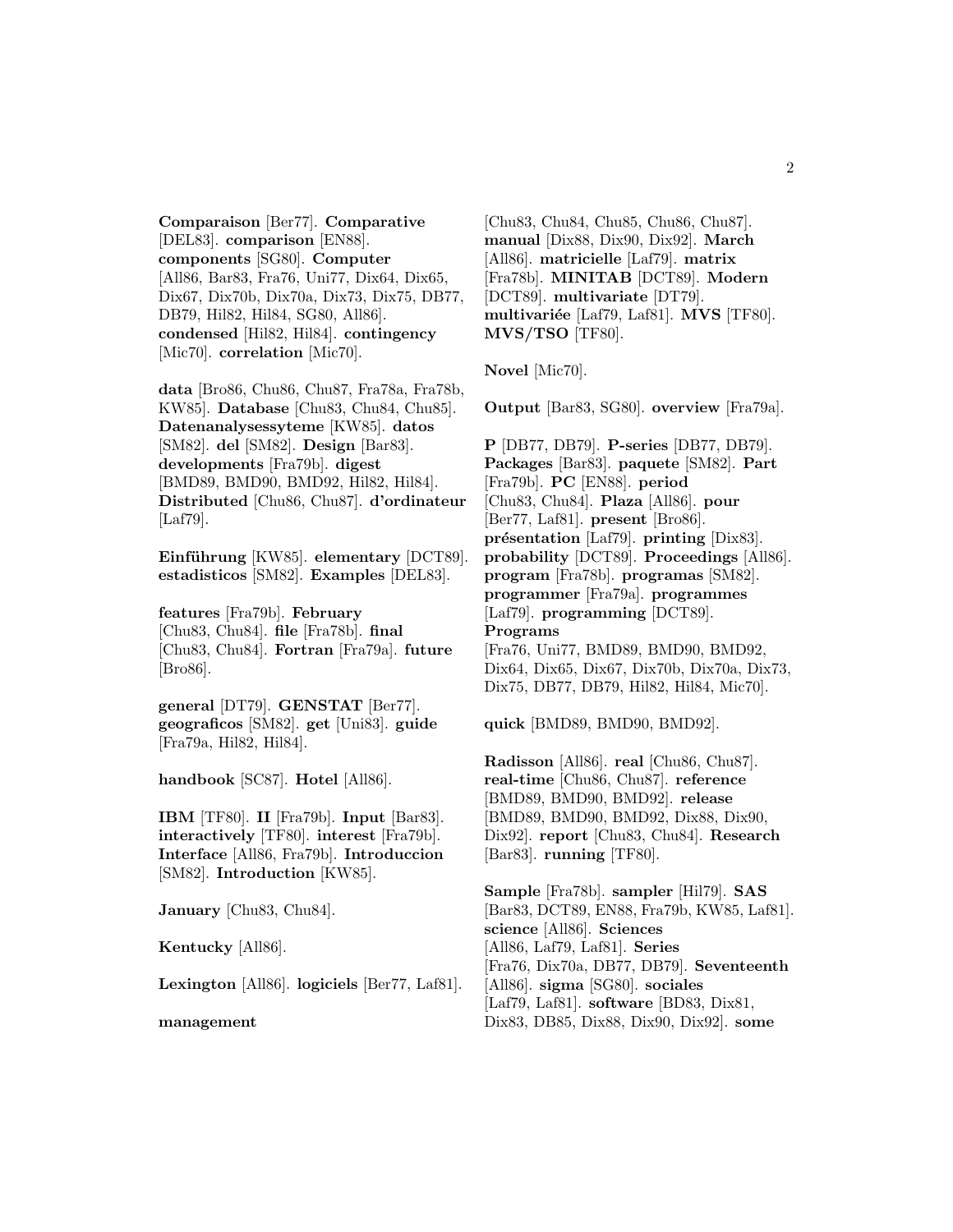#### *REFERENCES* 3

[Fra79b]. **special** [Fra79b]. **specialisés** [Ber77]. **SPSS** [Bar83, Ber77, DEL83, EN88, KW85, Laf79, Laf81]. **SPSSX** [Bar83]. **started** [Uni83]. **Statistical** [Bar83, Fra76, KW85, BD83, Dix81, Dix83, DB85, Dix88, Dix90, Dix92, DCT89]. **statistics** [All86, DCT89, SC87]. **statistique** [Ber77]. **statistische** [KW85]. **supplement** [Dix70a]. **Symposium** [All86]. **Systems** [KW85].

**tables** [Mic70]. **time** [Chu86, Chu87]. **trois** [Ber77]. **TSO** [TF80].

**unbalanced** [Fra78a]. **univariate** [DT79]. **usage** [Laf79]. **user** [BMD89, BMD90, BMD92, Hil82, Hil84]. **users** [Fra79b]. **uses** [Mic70]. **utilizacion** [SM82].

**V** [SG80]. **Variance** [DEL83, DT79, SG80].

**write** [Fra78b].

**X** [Dix70a]. **X-series** [Dix70a].

# **References**

#### **Allen:1986:CSS**

[All86] David M. Allen, editor. Computer science and statistics: Proceedings of the Seventeenth Symposium on the Interface of Computer Sciences and Statistics, Radisson Plaza Hotel, Lexington, Kentucky, March 17–19, 1985. North-Holland, Amsterdam, The Netherlands, 1986. ISBN 0- 444-70018-8 (paperback). LCCN QA276.4 .S95 1985. URL http: //catalog.hathitrust.org/api/ volumes/oclc/13455449.html; http://www.dtic.mil/dtic/tr/

fulltext/u2/a166019.pdf; http: //zbmath.org/?q=an:0647.62008.

#### **Barcikowski:1983:CPR**

[Bar83] Robert S. Barcikowski. Computer Packages and Research Design: With Annotations of Input and Output from the BMDP, SAS, SPSS, and SPSSX Statistical Packages. University Press of America, Lanham, MD, USA, 1983. ISBN 0- 8191-3494-5 (v. 1: paperback), 0- 8191-3495-3 (v. 2: paperback), 0- 8191-3496-1 (v. 3: paperback). xiv + 781 pp. LCCN QA276.4.C576 1983.

#### **Brown:1983:BSS**

[BD83] M. B. Brown and Wilfrid Joseph Dixon. *BMDP* statistical software. Berkeley, CA, USA, 1983 print. with additions edition, 1983.  $x + 733$  pp. Includes index.

#### **Bernard:1977:CTL**

[Ber77] G. Bernard. Comparaison de trois logiciels specialisés pour l'analyse statistique: GENSTAT, BMDP, SPSS. Technical report, Departement de mathématique, Université d'Orsay, Orsay, France, 1977. 15 pp.

## **BMDP:1989:BUD**

[BMD89] BMDP Statistical Software (Firm). BMDP user's digest: quick reference for the BMDP programs: to accompany the 1988 software release. BMDP Statistical Software, Department of Biomathematics, University of California, Los Angeles, CA, USA, 1989. ISBN 0-935386-14- 9. 218 pp. LCCN W 26.5 B661 1989.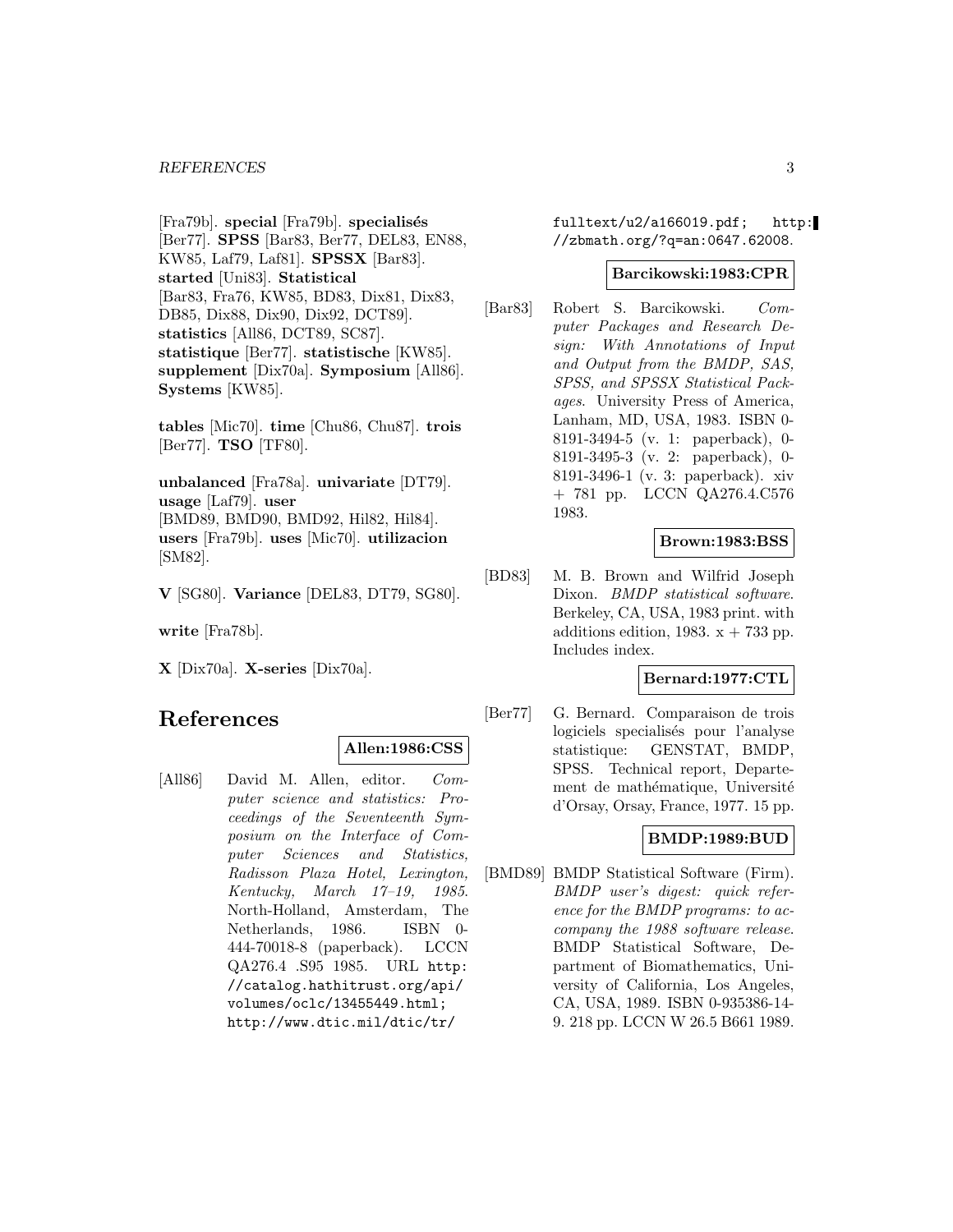#### *REFERENCES* 4

#### **BMDP:1990:BUD**

[BMD90] BMDP Statistical Software (Firm). BMDP user's digest: quick reference for the BMDP programs: to accompany the 1990 software release. Berkeley, CA, USA, 1990. 233 pp.

#### **BMDP:1992:BUD**

[BMD92] BMDP Statistical Software (Firm). BMDP user's digest: quick reference for the BMDP programs: to accompany BMDP release 7. Berkeley, CA, USA, 1992. 251 pp. Developed by BMDP Statistical Software, Inc. Includes index.

#### **Brown:1986:CDA**

[Bro86] Morton B. Brown. Categorical data analysis in BMDP: present and future. In Allen [All86], pages 257–262. ISBN 0-444-70018- 8 (paperback). LCCN QA276.4 .S95 1985. US\$65. URL http: //catalog.hathitrust.org/api/ volumes/oclc/13455449.html; http://www.dtic.mil/dtic/tr/ fulltext/u2/a166019.pdf; http: //zbmath.org/?q=an:0647.62008.

## **Chu:1983:DMA**

[Chu83] Wesley W. Chu. Database management algorithms for advanced BMD applications: final report for the period from February 1, 1982 to January 31, 1983. Los Angeles, CA, USA, 1983. (various) pp. "Prepared for Ballistic Missile Defense Advanced Technology Center." Includes bibliographies.

#### **Chu:1984:DMA**

[Chu84] Wesley W. Chu. Database management algorithms for advanced BMD

applications: final report for the period from February 1, 1983 to January 31, 1984. Los Angeles, CA, USA, 1984. (various) pp. "Prepared for Ballistic Missile Defense Advanced Technology Center." Includes bibliographies.

## **Chu:1985:DMA**

[Chu85] Wesley W. Chu. Database management algorithms for advanced BMD applications. Los Angeles, CA, USA, 1985. 103 pp.

## **Chu:1986:DDB**

[Chu86] Wesley W. Chu. Distributed data base management for real-time BMD applications. Los Angeles, CA, USA, 1986. (various) pp.

#### **Chu:1987:DDB**

[Chu87] Wesley W. Chu. Distributed data base management for real-time BMD applications. Los Angeles, CA, USA, 1987. (various) pp. Includes bibliographical references.

#### **Dixon:1977:BBC**

[DB77] Wilfrid Joseph Dixon and M. B. Brown. BMDP-77, biomedical computer programs, P-series. Berkeley, CA, USA, 1977. xiii + 880 pp. First published in 1975 under title: BMDP: biomedical computer programs.

#### **Dixon:1979:BBC**

[DB79] Wilfrid Joseph Dixon and M. B. Brown. BMDP-79: Biomedical computer programs P-series. University of California Press, Berkeley, CA, USA, 2d print., rev. and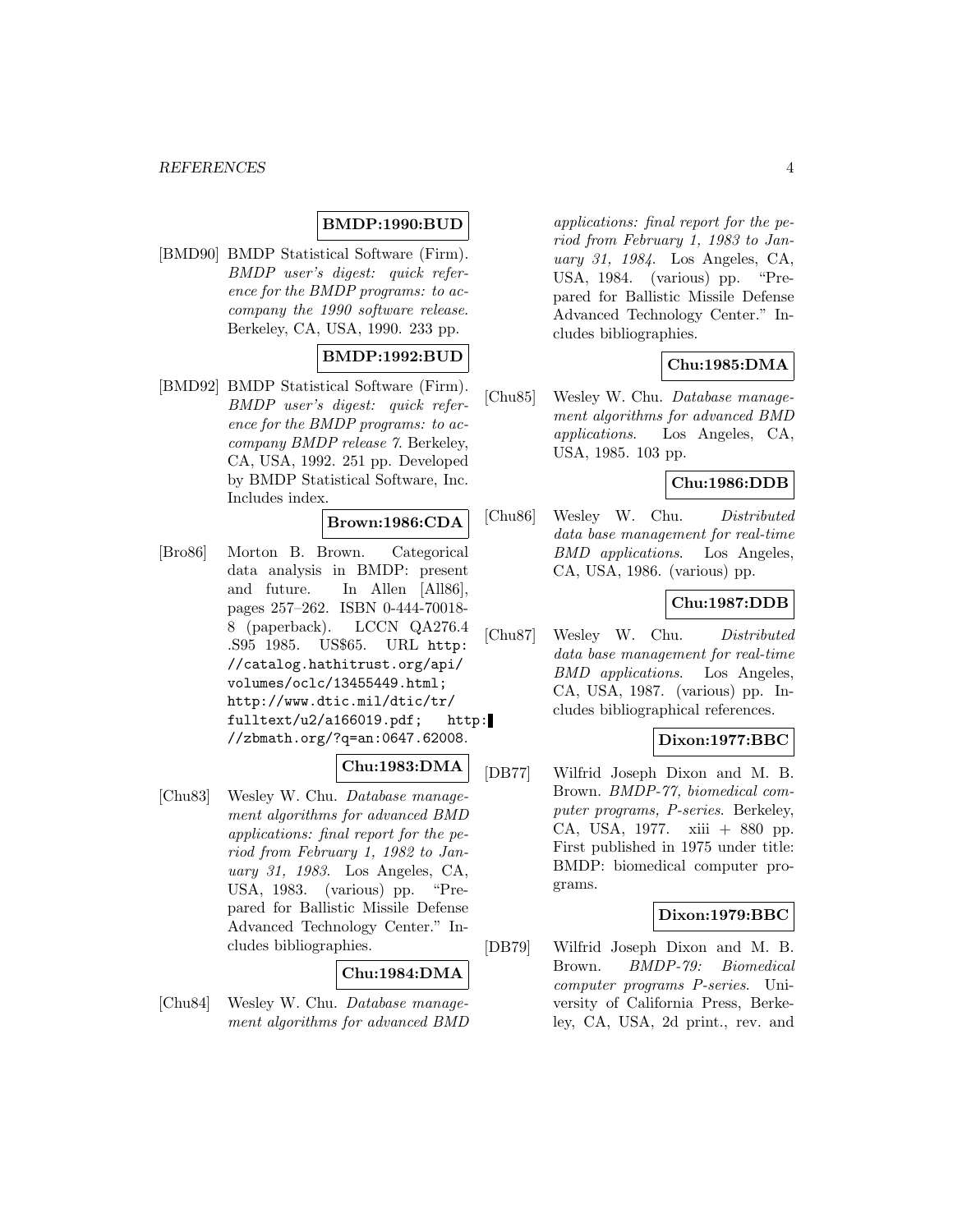updated edition, 1979. ISBN 0-520- 03569-0. xiii + 880 pp. LCCN RA409.5 .C33 1979, Z699.5 M39 U6 1979. Includes index.

### **Dixon:1985:BSS**

[DB85] Wilfrid Joseph Dixon and M. B. Brown. BMDP statistical software. Berkeley, CA, USA, 1985 print edition, 1985.  $x + 733$  pp. Includes index. Cover title: BMDP statistical software manual.

#### **Dudewics:1989:MEP**

[DCT89] Edward J. Dudewics, Pinyuen Chen, and Baldeo K. Taneja. Modern elementary probability and statistics, with statistical programming in SAS, MINITAB, BMDP. American Sciences Press, Syracuse, NY, USA, 1989. ISBN 0-935950-19- 2. ix + 375 pp. LCCN QA273 .D793 1989. US\$34.50. Includes index. Includes bibliographical references.

#### **DeBoer:1983:AVC**

[DEL83] Donald P. DeBoer, Frederick T. Evers, and Douglas Garfield Link. Analysis of Variance: Comparative Examples, BALANOVA, BMDP and SPSS. Social Science Computing Laboratory, University of Western Ontario, London, Ontario, Canada, 1983. ISBN 0-7714-0427-1. (various) pp.

# **Dixon:1964:BBC**

[Dix64] Wilfred Joseph Dixon. BMD: biomedical computer programs. Health Sciences Computing Facility, Department of Preventive Medicine and Public Health, School of Medicine, University of California, Los Angeles, 1964. vi + 585

pp. LCCN RA409.5 .C33 1964. Includes bibliographies.

### **Dixon:1965:BBC**

[Dix65] Wilfrid Joseph Dixon. BMD: biomedical computer programs. Health Sciences Computing Facility, Department of Preventive Medicine and Public Health, School of Medicine, University of California, Los Angeles, rev edition, 1965. viii + 620 pp. LCCN RA409.5 .C33 1965. Work under grant FR-3 of the Division of Research Resource Facilities of the National Institutes of Health. Includes bibliographies.

## **Dixon:1967:BBC**

[Dix67] Wilfred Joseph Dixon. BMD; biomedical computer programs. Berkeley, CA, USA, [2d ed.] edition, 1967.  $x + 600$  pp. Includes bibliographies.

#### **Dixon:1970:BBCb**

[Dix70a] Wilfred Joseph Dixon. BMD; biomedical computer programs. Xseries supplement. Berkeley, CA, USA, 1970. 260 pp.

## **Dixon:1970:BBCa**

[Dix70b] Wilfrid Joseph Dixon. BMD; biomedical computer programs. University of California publications in automatic computation no. 2. University of California Press, Berkeley, CA, USA, [2d ed., rev.] edition, 1970. x + 600 pp. LCCN Z699.5 M39 U58 1970. Includes bibliographies.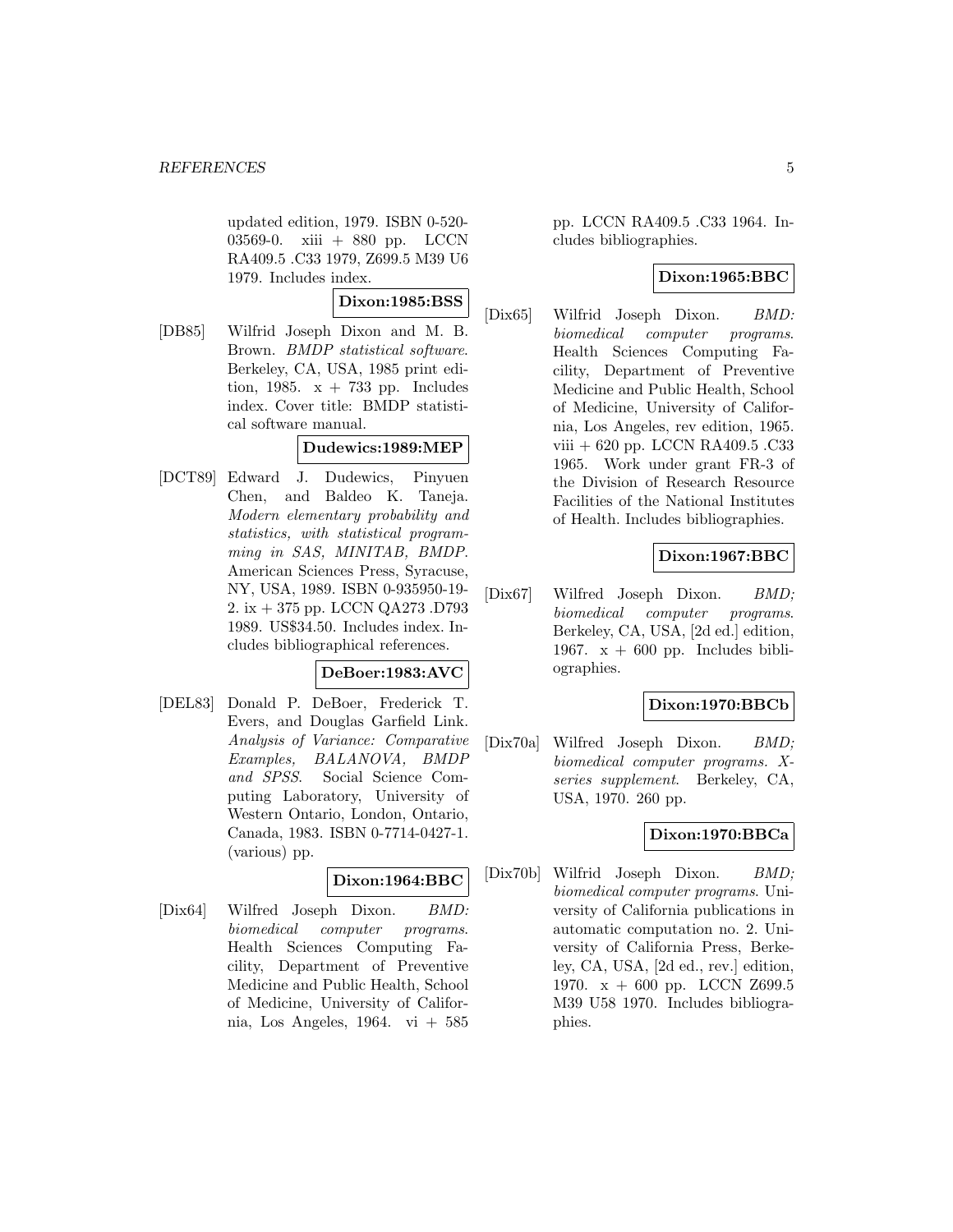## **Dixon:1973:BBC**

[Dix73] Wilfrid Joseph Dixon. BMD; biomedical computer programs. University of California Press, Berkeley, CA, USA, third edition, 1973. ISBN 0-520-02426-5. vii + 773 pp. LCCN RA409.5 .C33 1973, Z699.5 M39 B13 1973. "This publication replaces numbers 2 and 3 of the series, Publications in automatic computation." Includes bibliographical references.

# **Dixon:1975:BBC**

[Dix75] Wilfrid Joseph Dixon. BMDP: biomedical computer programs. University of California Press, Berkeley, CA, USA, 1975. xi + 792 pp. LCCN RA409.5.C33 1975. US\$10.00. Edition of 1977 published under title: BMDP-77, biomedical computer programs, P-series.

### **Dixon:1981:BSS**

[Dix81] Wilfrid Joseph Dixon. BMDP statistical software: 1981. Berkeley, CA, USA, 1981 ed edition, 1981. x + 725 pp. Includes index. On cover: Dept. of Biomathematics, University of California, Los Angeles.

#### **Dixon:1983:BSS**

[Dix83] Wilfrid Joseph Dixon. BMDP statistical software: 1983 printing with additions. University of California Press, Berkeley, CA, USA, 1983. ISBN 0-520-04408-8.  $x + 733$  pp. LCCN RA409.5 .B57 1983. Includes index.

#### **Dixon:1988:BSS**

[Dix88] Wilfrid Joseph Dixon. BMDP statistical software manual: to ac-

company the 1988 software release. Berkeley, CA, USA, 1988. Includes index.

# **Dixon:1990:BSS**

[Dix90] Wilfrid Joseph Dixon. BMDP statistical software manual: to accompany the 1990 software release. Berkeley, CA, USA, 1990. xviii + 1385 pp. Two volumes. Includes index. Includes bibliographical references.

#### **Dixon:1992:BSS**

[Dix92] Wilfrid Joseph Dixon. BMDP statistical software manual: to accompany BMDP release 7. California/Princeton Fulfillment Services [distributor], Princeton, NJ, USA, 1992. ISBN 0-520-08141-2 (set), 0-520-08138-2 (v. 1), 0-520-08139-0 (v. 2), 0-520-08140-4 (v. 3). (various) pp. LCCN QA276.4 .B58 1992. US\$72.50 (set), US\$33.00 (v. 1), US\$33.00 (v. 2), US\$22.00 (v. 3). Volume 3 has a distinctive title: The data manager. Includes bibliographical references and indexes.

### **Davidson:1979:BUM**

[DT79] Michael L. Davidson and Jerome D. Toporek. BMDP 4V–general univariate and multivariate analysis of variance. Technical report / BMDP Statistical Software; no. 67. BMDP Statistical Software, Department of Biomathematics, University of California, Los Angeles, CA, USA, rev edition, 1979. 117 pp. LCCN CM.2.2.05. Includes bibliography.

## **Evans:1988:CSP**

[EN88] Gerald Evans and William A. Newman. A comparison of SPSS PC,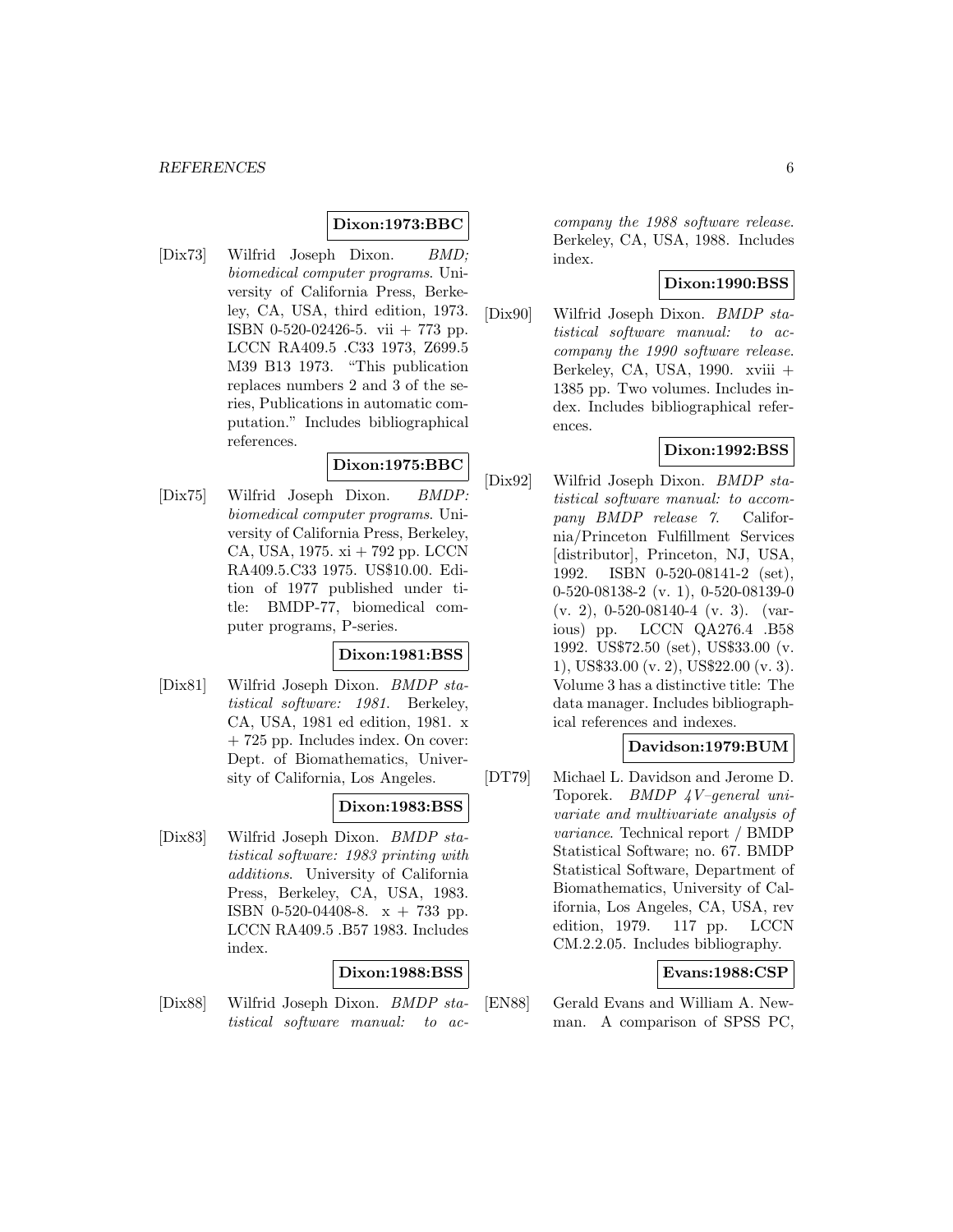SAS PC, and BMDP PC. Collegiate Microcomputer, 6(2):97–106, May 1988. CODEN CMICDL. ISSN 0731-4213.

#### **Frane:1976:BBS**

[Fra76] J. W. Frane. The BMD and BMDP series of statistical computer programs. Communications of the ACM, 19:570–576, October 1976. CODEN CACMA2. ISSN 0001- 0782 (print), 1557-7317 (electronic).

## **Frane:1978:BBA**

[Fra78a] James W. Frane. BMD and BMDP approaches to unbalanced data. Technical report / Health Sciences Computing Facility, University of California, Los Angeles; no. 41. Health Sciences Computing Facility, Department of Preventive Medicine and Public Health, School of Medicine, University of California, Los Angeles, 1978. 10 pp. LCCN CM.2.2.02. Includes bibliography.

#### **Frane:1978:SPW**

[Fra78b] James W. Frane. Sample program to write a data matrix on a BMDP file. Technical report / Health Sciences Computing Facility, University of California, Los Angeles; no. 42. Health Sciences Computing Facility, Department of Preventive Medicine and Public Health, School of Medicine, University of California, Los Angeles, 1978. 5 pp. LCCN CM.2.2.02. Includes bibliography.

#### **Frane:1979:BFP**

[Fra79a] James W. Frane. The BMDP Fortran programmer's guide: an

overview. Technical report / BMDP Statistical Software; no. 66. BMDP Statistical Software, Department of Biomathematics, University of California, Los Angeles, CA, USA, 1979. 6 pp. LCCN CM.2.2.05.

## **Frane:1979:PII**

[Fra79b] James W. Frane. Part I–The 1978 interface between BMDP-77 and SAS and some BMDP features of interest to SAS users. Part II– Recent developments in BMDP of special interest to SAS users. Technical report / BMDP Statistical Software; no. 40. BMDP Statistical Software, Department of Biomathematics, University of California, Los Angeles, CA, USA, 1979. 4 + 2 + 8 pp. LCCN CM.2.2.02. Includes bibliography.

#### **Hill:1979:BS**

[Hil79] Mary Ann Hill. *BMDP sampler*. Technical report / BMDP Statistical Software; no. 53. BMDP Statistical Software, Department of Biomathematics, University of California, Los Angeles, CA, USA, 1979. 93 pp. LCCN CM.2.2.03. Includes "Complete list of BMDP programs.".

#### **Hill:1982:BUD**

[Hil82] Mary Ann Hill. BMDP user's digest: a condensed guide to the BMDP computer programs. BMDP Statistical Software, Department of Biomathematics, University of California, Los Angeles, CA, USA, 2nd ed edition, 1982. ISBN 0-935386- 02-5. 157 pp. LCCN W 26.5 H647b 1982.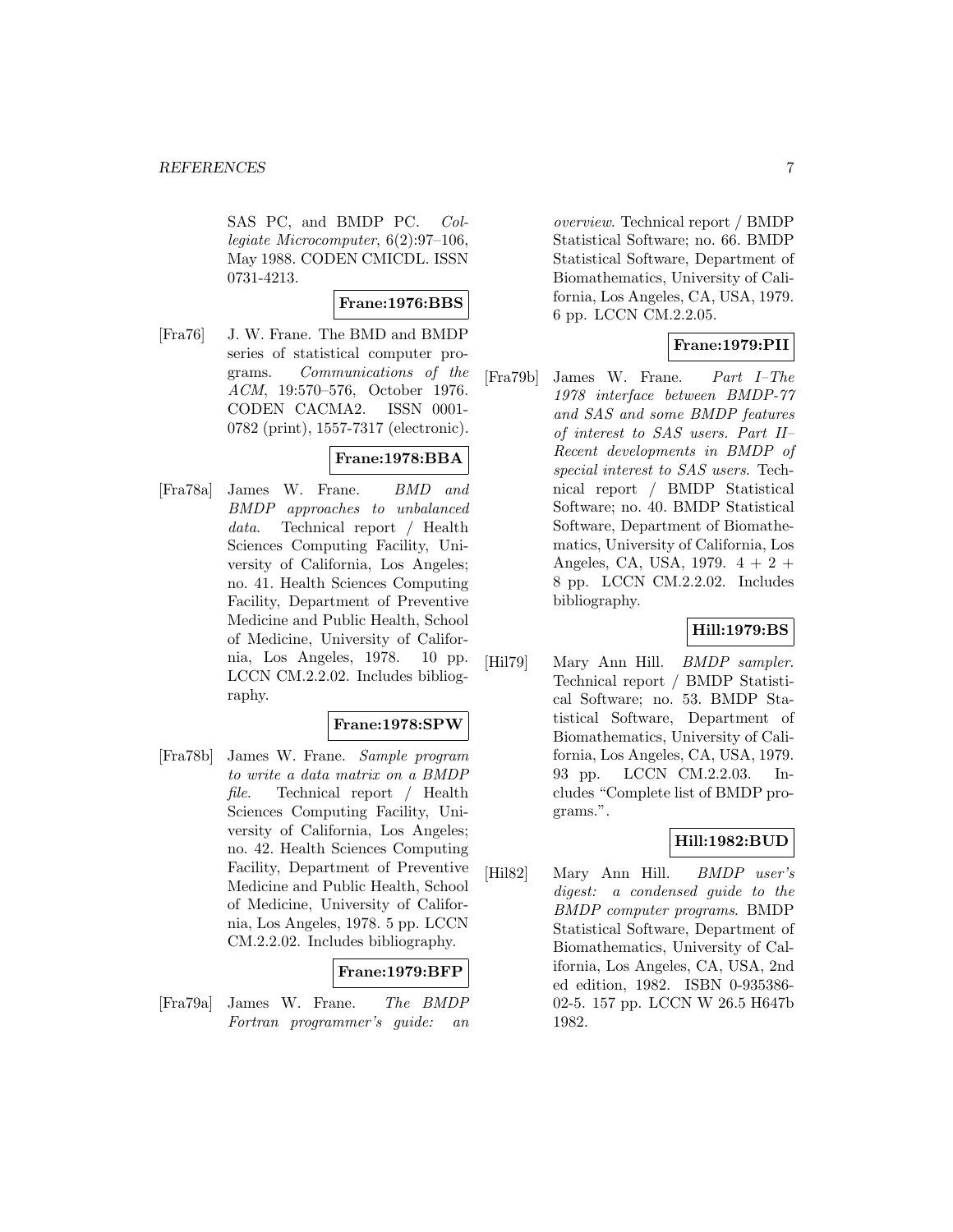## **Hill:1984:BUD**

[Hil84] Mary Ann Hill. BMDP user's digest: a condensed guide to the BMDP computer programs. BMDP Statistical Software, Department of Biomathematics, University of California, Los Angeles, CA, USA, 3rd ed edition, 1984. 177 pp. LCCN QA276.4 .H54 1984, W 26.5 H647b 1984.

# **Kuffner:1985:DSA**

[KW85] Helmuth Kuffner and Reinhard Wittenberg. Datenanalysessyteme fur statistische Auswertungen: e. Einführung in SPSS, BMDP und SAS [English: Data Analysis Systems for Statistical ??: An Introduction to SPSS, BMDP, and SAS]. G. Fischer, Stuttgart, Germany, 1985. 292 pp.

#### **Laforge:1979:AMS**

[Laf79] Hubert Laforge. Analyse multivariée: en sciences sociales et biologiques: présentation matricielle et usage des programmes d'ordinateur BMD, BMDP et SPSS. Presses de l'Université Laval, Québec, Québec, Canada, 1979. vi + 450 pp.

## **Laforge:1981:AMP**

[Laf81] Hubert Laforge. Analyse multivariée: pour les sciences sociales et biologiques avec applications des logiciels BMD, BMDP, SPSS, SAS. Etudes vivantes, Saint-Lambert, Québec, 1981. ISBN 2-7607-0075-5. xiii + 317 pp.

## **Mickey:1970:NUB**

[Mic70] M. R. Mickey. Novel uses of BMD programs. I. Canonical correlation analysis of contingency tables. Technical report / Health Sciences Computing Facility, University of California, Los Angeles; no. 2. Health Sciences Computing Facility, Department of Preventive Medicine and Public Health, School of Medicine, University of California, Los Angeles, 1970. 8 pp. LCCN CM.2.2.01. Includes bibliography.

# **Snell:1987:ASH**

[SC87] E. J. Snell and D. R. Cox. Applied statistics: a handbook of BMDP analyses. Chapman and Hall, Ltd., London, UK, 1987. ix + 171 pp. LCCN QA276 .C66531 1981 Suppl. "A complement to Applied statistics: principles and examples [by] D. R. Cox and E. J. Snell." Includes index. On t.p. the registered trademark symbol "TM" is superscript following "BMDP" in the title.

#### **Searle:1980:ACO**

[SG80] Shayle R. Searle and B. A. Grimes. Annotated computer output for variance components  $(ACO \; |sigma|2)$ : BMDP-V. Paper ... in the Biometrics Unit; no. BU-716-M. Biometrics Unit, Cornell University, 1980. xxiv  $+45$  pp.

#### **Santos-Preciado:1982:IUP**

[SM82] Jose Miguel Santos Preciado and Carmen Muguruza Canas. Introduccion, a la utilizacion del paquete de programas estadisticos BMDP en el analisis de datos geograficos. Departamento de Geografia Humana,